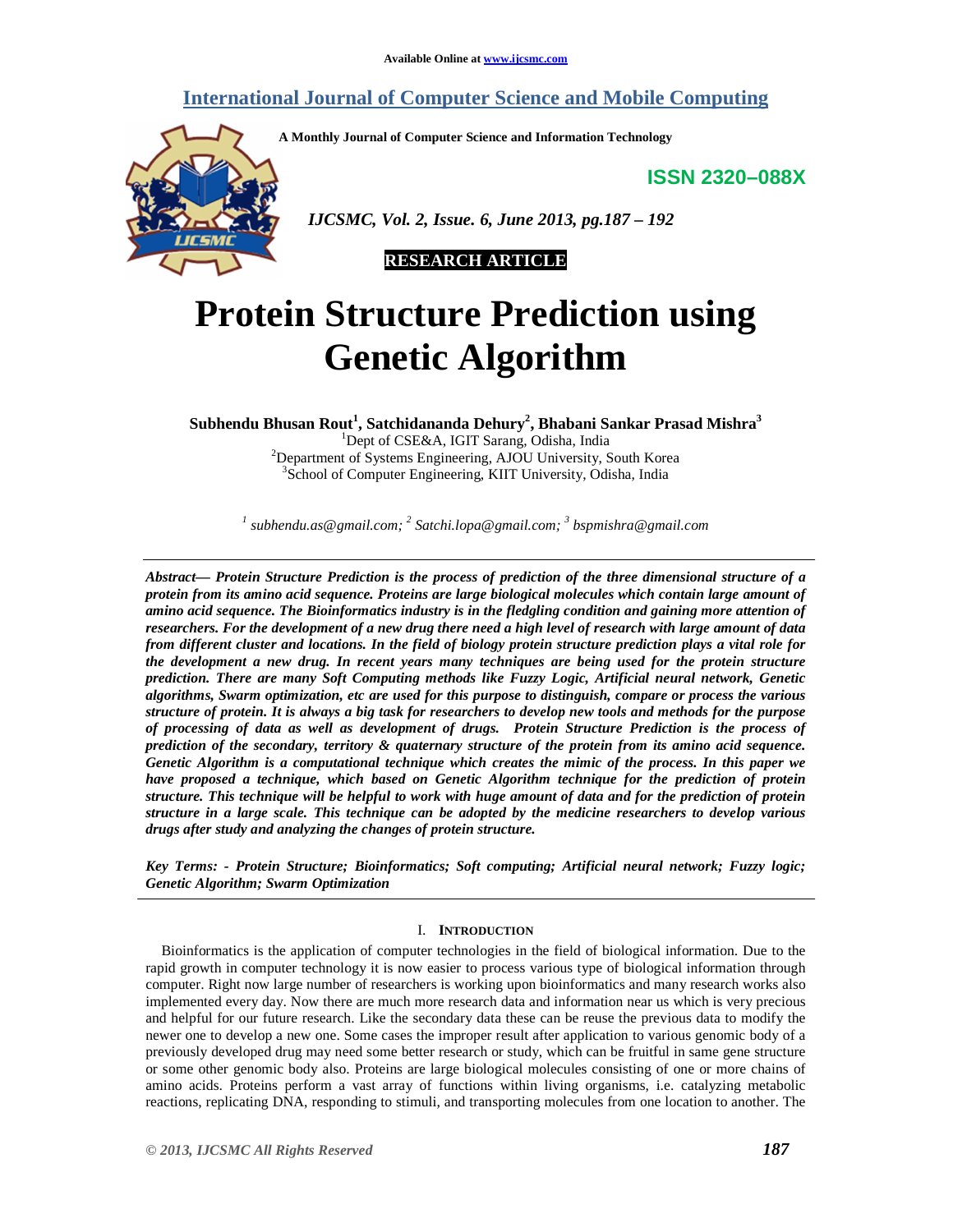Proteins differ from one another primarily from their sequence of amino acids, which is dictated by the nucleotide sequence of their genes and which usually results in folding of the protein structure into a certain three-dimensional structure that determines its activity.

Proteins are the very tiny particle of a living body. Protein Structure prediction is nothing but the prediction of the three dimensional structure of a protein from its amino acid sequence. The protein structure shape changes from time to time after applying the drugs as shown in Fig 1. From the change in its protein structure in the secondary, territory & quaternary structure of the protein a researcher can study what are the effects of a particular drug to that amino acid sequence. So many times a drug may be designed in a proper way but it may not work properly for all type of living body. In that case we are having huge amount of research data, but inefficient study of the changes in the DNA, RNA & Protein structure may cause the harmfulness of the drug or may not work properly. In that case it needs some high level of study or research which may bring out the proper knowledge from the previous data. A highly talented researcher or a high level of technology may bring out the problems or the modifications to short out the problems according to that a new product may design to fit the actual need.

The paper is organised as follows. The Section 2 provides a clean idea about the role of soft computing in bioinformatics. In the Subsection 2.1, 2.2, 2.3 etc give some lesson about various soft computing methods. In section 3 we have discussed about the necessity of protein structure. The section 4 provides the proposed idea of application of genetic algorithm in protein structure prediction. Finally the paper concludes in section 5.

#### II. **ROLE OF SOFT COMPUTING IN BIOINFORMATICS**

Bioinformatics and computational biology present many complex optimization and data mining problems that can be addressed using soft computing methods. The amount of information from biological experiments and the applications involving large-scale high-throughput technologies is rapidly increasing nowadays. Soft computing and machine learning algorithms are well-suited for many bioinformatics problems including gene selection, clustering and classification, signal processing and image analysis. The scope of this special session covers the development of computational models and algorithms for bioinformatics data mining. This chapter will highlight the various applications of soft computing methods to a broad range of topics from bioinformatics.

#### *2.1. Fuzzy Sets*

Most biological systems behave in a fuzzy manner, with the interaction and activity of various genes exhibiting different expression-level variations over time. A single gene may be involved in different biological processes. Fuzzy clustering allows genes to simultaneously belong to multiple clusters and participate in multiple pathways. This is a more natural reflection of the biological reality of cellular metabolism. Information integration from multiple sources is utilized to generate biologically meaningful results. Fuzzy systems enable the incorporation of user friendly domain knowledge about some genes into the network. Fuzzy aggregation may be used to combine this information from databases of genes and their products, along with their interactions, within a natural framework in terms of easily understandable linguistic variables (like high, low, big, and small). Fuzzy Adaptive Resonance Theory (FART)-based "associated matrix" method has been developed to cluster gene expression profiles followed by the extraction of genetic networks. The gene expression profiles of Saccharomyces cerevisiae (yeast), responding fewer than two oxidative stresses, were initially pre-processed using FART [1].

The genetic interactions inferred by forming a 2D-associated matrix were quantitatively evaluated and validated in terms of the KEGG metabolic map, BRITE4 protein interaction map, etc. The number of clusters was controlled by the vigilance parameter of FART. Fuzzy rules of an activator-repressor model of gene interactions were used to transform expression values into qualitative descriptors. The algorithm searches for regulatory triplets, consisting of the activator, repressor, and target genes, from yeast data. The entire range of the gene expression data was first ascertained and then classified into low, medium, and high states of varying degree, based on a set of membership functions. Pairing of activator and repressor genes was achieved using Affymetrix gene expression data, where the gene pairs determined the various regulatory elements and their predicted target genes (based on a set of heuristic rules). However, the method was found to be computationally intensive, and was limited to determining possible interactions between one positive and one negative regulator per gene. Clustering has been incorporated, as an interface to a fuzzy logic-based method, in order to improve the computational efficiency, while incorporating information about coactivators or corepressors and the regulatory triplets. The authors claim that this resulted in a gain of almost 50 percent in overall computation time. Experiments were reported on gene expression data gathered from both yeast and rat CNS.5 Interactions between multiple genes were also investigated using a scalable linear variant of fuzzy logic[3]. Incorporation of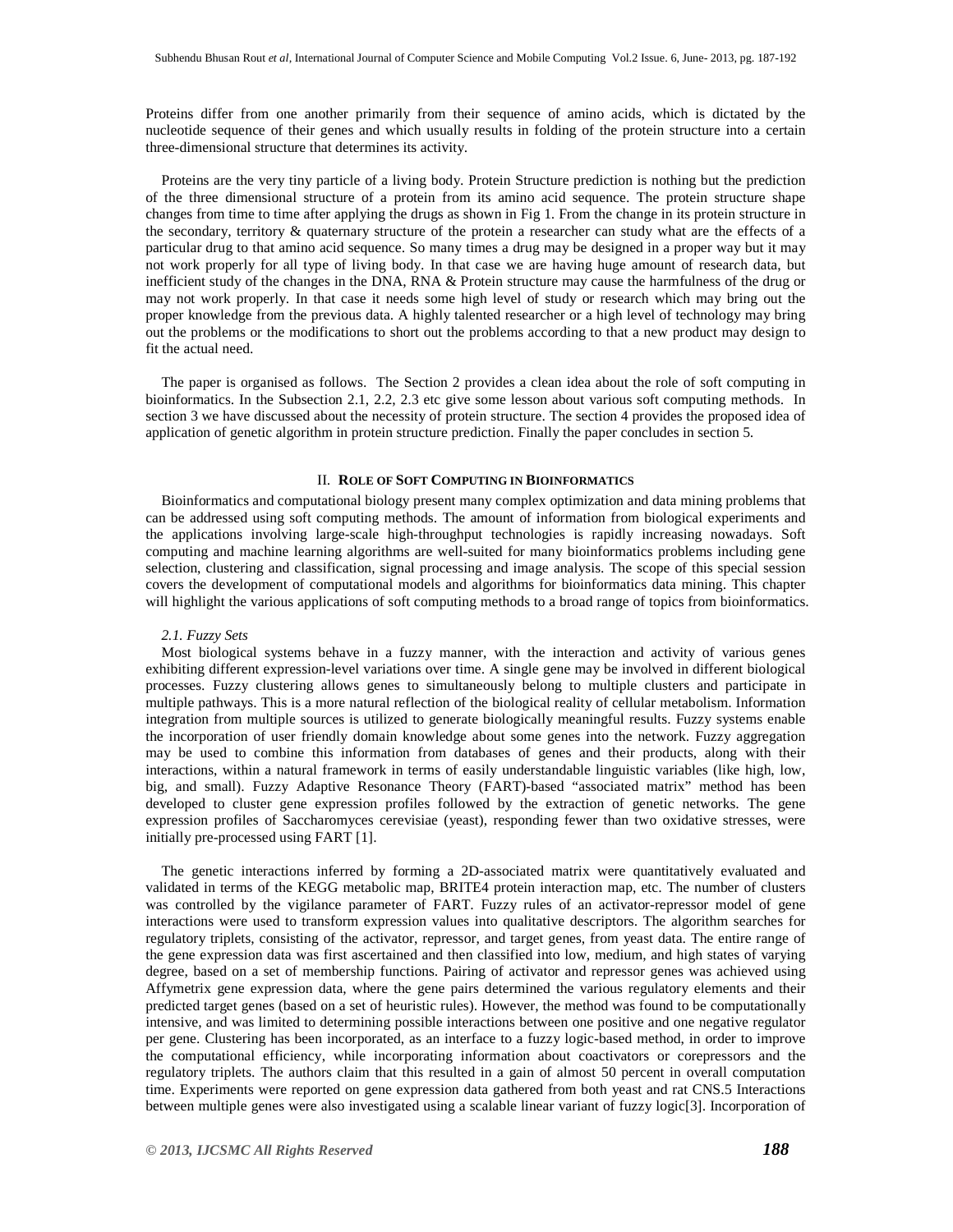domain knowledge is expected to improve the performance of clustering. Moreover, enhancing the resolution over regions of interest enables better focussing on useful information. Domain knowledge involving biological processes from several sources, along with a knowledge base of various genes, gene products, and their interactions, aided in the reconstruction of the genetic regulatory networks. A window of varying size was employed to control the level of resolution within the clusters, which were then merged and/or split.

#### *2.2. Artificial Neural Network*

The information about 3D structure of proteins is very important factor in medical research. The experimental methods like crystallography used to determine the territorial structure is very time consuming and sometimes it also become failure. It is first easy to determine the secondary structure from amino acid sequence. Using the secondary structure thus determined we can predict the territory structure through methods like threading. The territory structure can give insights into the function of the protein.

Artificial neural networks are computational models which have the capability to adapt or learn, to generalize or to organise or cluster data. They attempt to model the functioning of the brain. In protein secondary structure prediction the neural network learn to predict the correct secondary structure prediction from the amino acid sequence. The basic unit of a artificial neural network is a neuron. The neurons interact with other neuron through weighted connection. Using ANN for prediction contain three phases like

- Training
- Testing
- Prediction

Training a neural network consisting of presenting to the network a set of known input output pairs the weights of the network are adjusted so as to minimize the error between the desired output and the output calculated by the network. An epoch consists of presenting all the training pairs in the set to network a single time. Training consists of many epochs with the order of training pairs randomly jumbled at each epoch. The network weights adjusted is carried out using the popular Back propagation rule for feed forward networks [2].

The representation of the input and output of the neural network is an important factor to be considered during the network design. The neural network is trained to recognize and adapt to patterns in the input. So the representation of the input plays a major role in determining the efficiency of the network. The output representation of the network classifies the current residue to be predicted into 3 distinct classes.

Alpha Helix- H Beta Strand-E Coil or loop-C

The Predictor consists of two different neural networks. Both networks consist of three layers, input layer, hidden layer and output layers. The first network is fed with fixed size windows of PSIBLAST profiles of the input amino acid sequence. The output layer of this network use orthogonal encoding to represent the three different classes H, E & C.

#### *2.3. Neurocomputing*

The application of ANNs for data-rich environments and their robustness to noise makes them appropriate for modelling genetic interactions from gene expression data. Some such type of models, employed for extracting genetic regulatory effects, include perceptrons [4], self-organizing maps [5], and recurrent neural networks (RNNs) [6]. The total Environment of feedback connections and dynamic memory units make RNNs very much preferable for modelling global gene regulatory networks. The output of each neuron is fed back to its input, after unit delay, and is connected to other neurons. In the gene regulatory network, each gene in the network is considered as a neuron. Therefore, the RNN is able to model interactions between genes, including selfregulation. Back propagation training is employed by unfolding the temporal operation of the network onto a layered feed forward one. Each time step is mapped onto an additional layer of the network. After that, the gradient descent is typically performed in order to minimize the mean-squared error between the expected output and the generated network output values across time. In this case the mean-squared error should be differentiable with respect to the individual weights of the network. The convergence of the method is sometimes also affected by the limited number of samples in gene expression data [1].

The RNN was used to model the dynamics of gene expression in the lambda phage9 regulatory system [53]. However there may several probable answer, involving positive and/or negative feedback, was considered. Here, every node in the networks provides the expression value of a gene at a certain instant of time. In the other hand the nodes in the subsequent layers referred to the expression values at the next time points. The connection between nodes in successive layers was indicative of the regulatory action between the corresponding genes.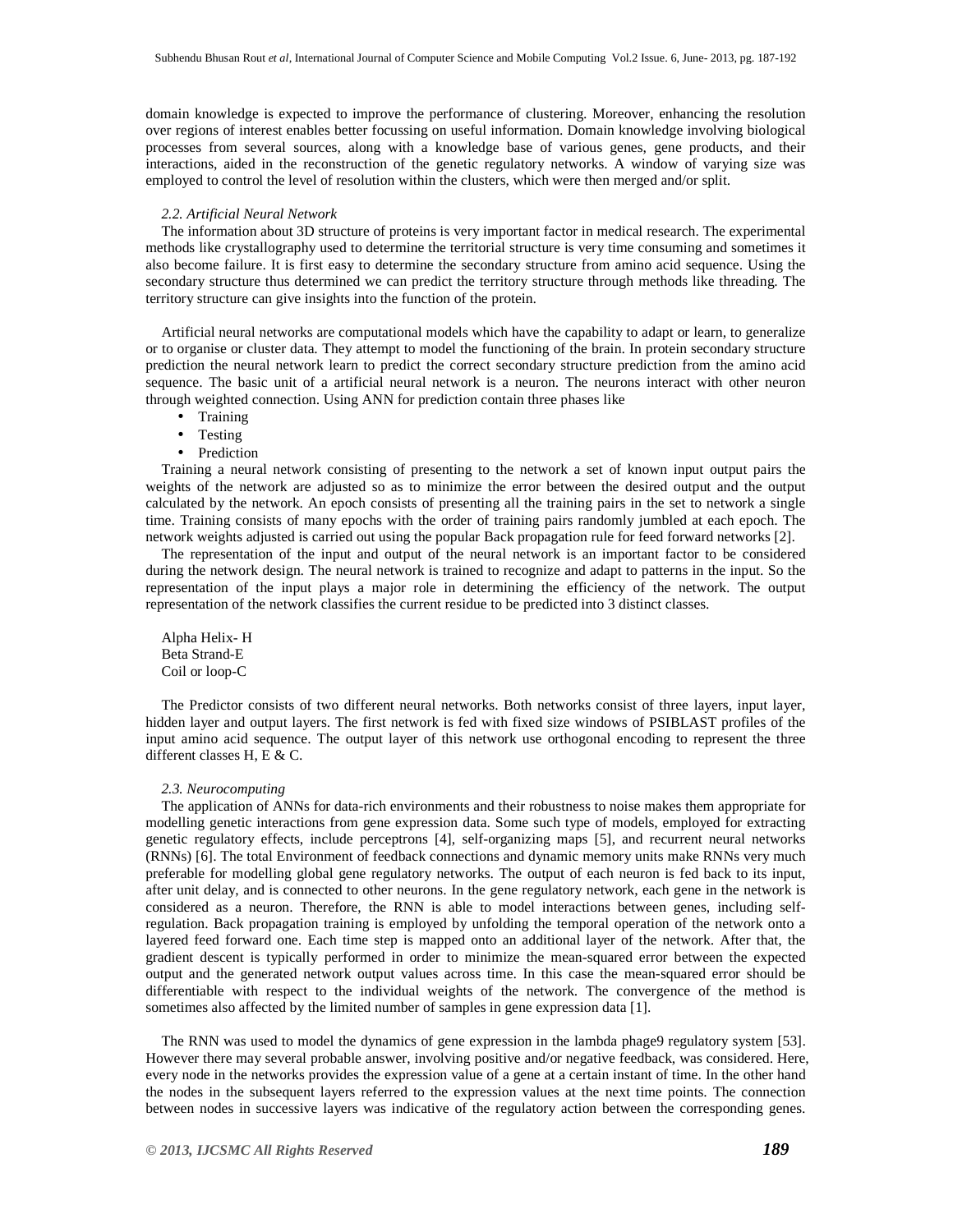Since the regulatory process of a gene depends both on transcription and translation, a pair of linked networks were employed to independently model them.

#### *2.4. Swarm Optimization*

Another variant of evolutionary computation known as Particle swarm optimization (PSO) [7] has been employed for evolving the RNN and determining its parameters while inferring the architecture and connection weights of genetic regulatory networks from gene data. A sparsely connected weight matrix provides a model of gene regulatory interactions. The particle swarm optimization works in parallel on a set of candidate solutions, providing information about the previous optimal solutions. However, some of the other desirable characteristics of PSO include the flexible balancing of global and local searches, computational efficiency in terms of time space, and easy implementation. PSO is particularly suitable for evolving neural networks as a continuous optimization problem without getting stuck in local minima. Here, the i<sup>th</sup> particle of the swarm, at position xi, is considered to move in a multidimensional space with velocity  $v_i$ . Each particle randomly searches the network structure space by updating itself with its own memory, along with the information gathered from the other particles in the swarm. While the particles previous best solution is given as  $V_i$ , the corresponding best position of the whole swarm is stored as  $P_g$ . Again,  $P_g$  can be replaced by a locally best solution obtained within a certain topological neighbourhood. A fitness function is used to measure the deviation of the network output E(t) from the real measurement target of the expression value. However, a sufficient number of runs are required to assure the quality of the inferred regulatory networks. Thus PSO is applied for continuous optimization, Ant colony optimization (ACO) has been used in conjunction with PSO to train an RNN [9], and infer the gene regulatory network from time-series gene expression data. The ACO is a discrete optimization technique employed in combinatorial problems. Hence, ACO was employed for determining the structure of the RNN, and the PSO helped in generating the optimal parameters for a network bearing a given structure.

#### III. **NEED OF PROTEIN STRUCTURE PREDICTION**

Protein Structure Prediction is the process of prediction of the three dimensional structure of a protein from its amino acid sequence. It is always a big challenge for researchers to develop new tools and methods for the processing of data as well as development of drugs. In order to develop a new drug it needs to process huge amount of data to study the behavior of various types of genes. In recent years many techniques are being used for the protein structure prediction. Recently the Bioinformatics industry is in the fledgling condition and gaining more attention of researchers. Various Soft Computing methods like Fuzzy Logic, Artificial neural network, genetic algorithms, swarm optimization, etc are used for this purpose to distinguish, compare or process various type of data. After application of various drugs or from any reaction of external agents the structure of the amino acid sequence changes. The study of these changes provides some information to the medicine researchers about the reaction and changes of the amino acid sequence. From these changes they can study the reaction and behavior of genes. As the number of these type of gene is very high so there should be a platform which can process huge amount of this type of genomic data. Thus application of computer makes some clumsy information distinguish easily, but there should be some technique to connect the data with the computer system. So it is a major chapter for the recent researchers and scientists for the prediction of protein structure for the designing of drugs.

The increased accessibility of genomic data and especially, that of large-scale expression data has opened new possibilities for the search for target proteins. The development of such technique to prompted large-scale investments with the new technology will be adopted by many pharmaceutical companies. The respective screening experiments rely critically on appropriate bioinformatics support for interpreting the generated data. Specifically, methods are required to identify interesting different expressed genes and to predict the function and structure of target proteins from differential expression data generated in an appropriate screening experiment. Proteins spontaneously fold into intricate three-dimensional (3D) structures. The advances of techniques such as X-ray crystallography and nuclear magnetic resonance have brought about the determination of more than 10,000 protein structures. Ever since there were thousands of 3D structures, comparing or aligning them has been an important technique for elucidating fundamental principles of protein structure, function, and evolution. Structure alignment involves establishing equivalencies between residues in two proteins based on their 3D coordinates. A structure alignment is essentially a list of residue pairs from two proteins that should superpose closely after one protein is translated and/or rotated rigidly.

#### IV. **PROTEIN STRUCTURE PREDICTION USING GA**

Genetic Algorithms (GAs) are adaptive heuristic search algorithm based on the evolutionary ideas of natural selection and genetics. Genetic Algorithm is a model of machine learning which derives its behaviour in the form of a metaphor of the processes. GAs represents an intelligent exploitation of a random search used to solve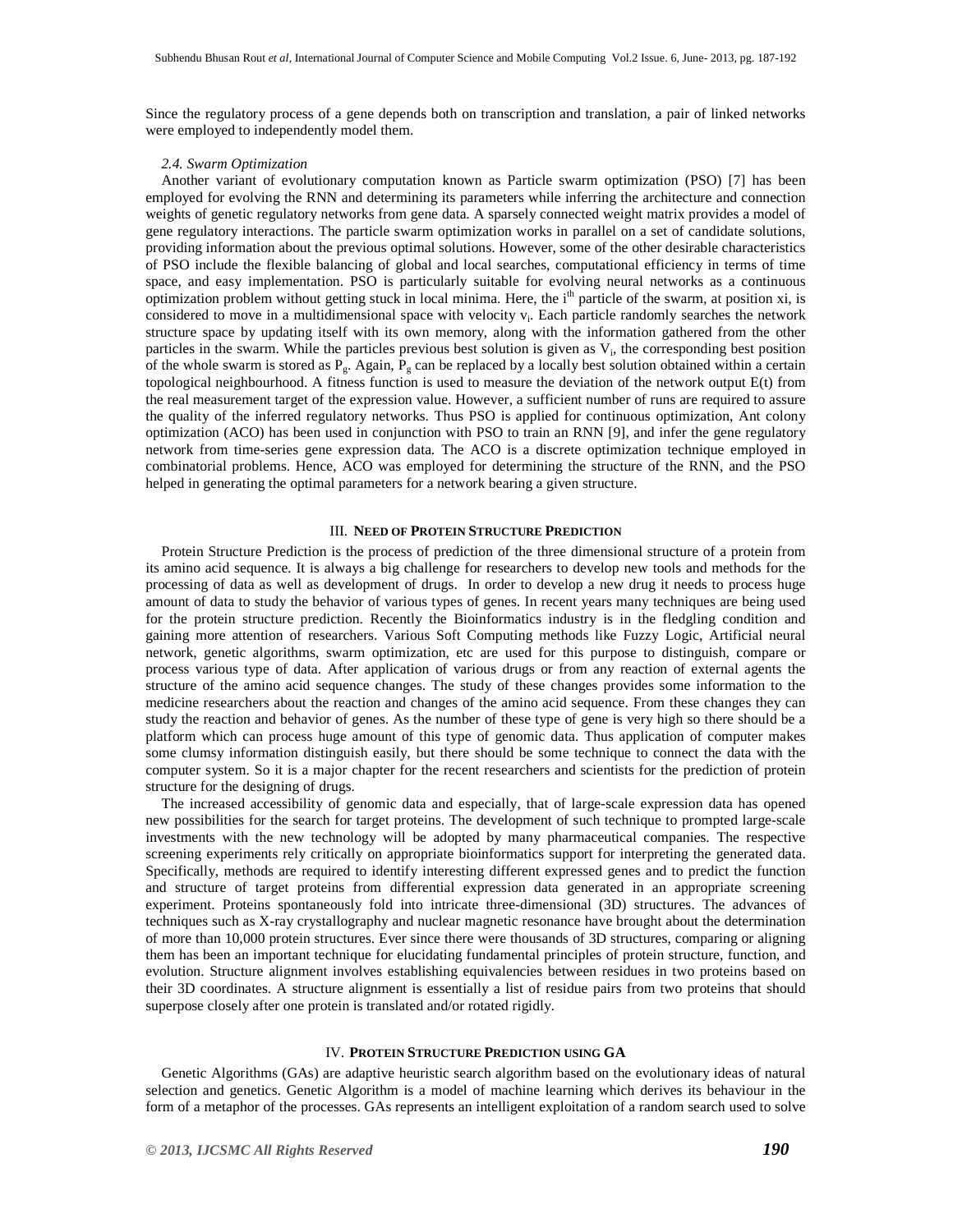optimization problems. This is better than conventional AI techniques as the GAs do not break easily even if the inputs changed slightly or in the presence of reasonable noise. GAs simulate natural evolution , mimicking processes the nature uses: Selection, crosses over, mutation and accepting. Genes code for proteins that may, in turn, regulate the expressions of other genes. If we go for a comparison we can observe that although caterpillars and butterflies have identical genomes, the difference in expression of the genes in the DNAs lead to their obvious physical difference. Such events motivate the modelling of gene expression networks. Rebuilding of genetic networks from gene expression profiles allows the discovery of various functions ranging over diverse domains like molecular biology, biochemistry, bioengineering, and pharmaceutics.

The difference between two genomic bodies may be the difference between their evolution, DNA RNA dissimilarity, protein structure difference. The proteins are basically differing from their amino acid sequence. The sequences may be in the form of  $\alpha$  Helix,  $\beta$  sheet etc. The nature and shape of the amino acid sequences changes from time to time. This is because of some external agents or the application of some drug. Generally these types of gene data comes in a huge amount which need a dedicative platform to process these and interpret these. Though the basic shape changes in the secondary, and again its shape changes in the territory and quaternary positions. The process of studying the changes of behaviour and shapes in the primary, secondary, territory and quaternary is very much useful in the design of drugs. The drug scientists use these data for designing of various drugs. But these processes are a very time taking, expensive and clumsy process. There should be some good technique to make these processes in an easier way. Genetic Algorithm is such a good technique for these basic needs. The GA provides a metaphor of the processes. So by the application of Genetic Algorithm for protein structure prediction problem we can predict the territory and quaternary changes in the amino acid sequence from the metaphor. So the genetic algorithm is very much fruitful for these protein structure prediction problems.

## V. **CONCLUSION AND FUTURE WORK**

There are various types of macromolecules like polysaccharides, nucleic acids; proteins etc are in a living body. Bioinformatics is a better way to study the behavior of DNA, RNA and to prediction of the protein structure. In the field of computer science and Artificial Intelligence a genetic algorithm is a model of machine learning which derives its behavior from a metaphor of the processes of evolution of nature. This is done by the creation within a machine of a population of individuals represented by chromosomes. Thus application of bioinformatics provides a gateway to process huge amount of data but Genetic Algorithm is very helpful to predict the structure of Protein or study the behavior of DNA, RNA, etc in a small amount time. So in a way of providing a metaphor of the processes the genetic algorithm is very useful for designing of various drugs, after processing of huge amount data with less amount of time. Biochemistry is always a good and upcoming topic for every researcher as every day a lot of data are being processed & many changes to drugs are being developed. This Paper gives a proposed idea and our next work will focus upon the various real time effects and development of bioinformatics & genetic algorithm upon various macromolecules. It also includes how these processes can be carried out in a beneficiary mode with less amount of time.

#### **REFERENCES**

- [1] S. Mitra, R. Das, and Y. Hayashi, "Genetic Networks and Soft Computing", IEEE/ACM Transction on computational biology and bioinformatics, Vol. 8(1), pp. 94-107, 2011.
- [2] D.A. Joseph, "Protein Secondary Structure Prediction using Artificial Neural Networks" IIT Madras, India, 2002.
- [3] N. Friedman, M. Linial, I. Nachman, and D. Pe'er, "Using Bayesian Networks to Analyze Expression Data," J. Computational Biology, vol. 7, pp. 601-620, 2000.
- [4] S. Kim, E.R. Dougherty, Y. Chen, K. Sivakumar, P. Meltzer, J.M. Trent, and M. Bittner, "Multivariate Measurement of Gene Expression Relationships," Genomics, vol. 67, pp. 201-209, 2000.
- [5] P. Toronen, M. Kolehmainen, G. Wong, and E. Castren, "Analysis of Gene Expression Data Using Self-Organizing Maps," FEBS Letters, vol. 451, pp. 142-146, 1999.
- [6] J. Vohradsky, "Neural Network Model of Gene Expression," FASEB J., vol. 15, pp. 846-854, 2001.
- [7] J. Kennedy, R. Eberhart, and Y. Shi, Swarm Intelligence. Morgan Kaufmann, 2001.
- [8] R. Xu, D.C. Wunsch, II, and R.L. Frank, "Inference of Genetic Regulatory Networks with Recurrent Neural Network Models Using Particle Swarm Optimization," IEEE/ACM Trans. Computational Biology and Bioinformatics, vol. 4, no. 4, pp. 681-692, Oct.-Dec. 2007.
- [9] H.W. Ressom, Y. Zhang, J. Xuan, Y. Wang, and R. Clarke, "Inference of Gene Regulatory Networks from Time Course Gene Expression Data Using Neural Networks and Swarm Intelligence," Proc. IEEE